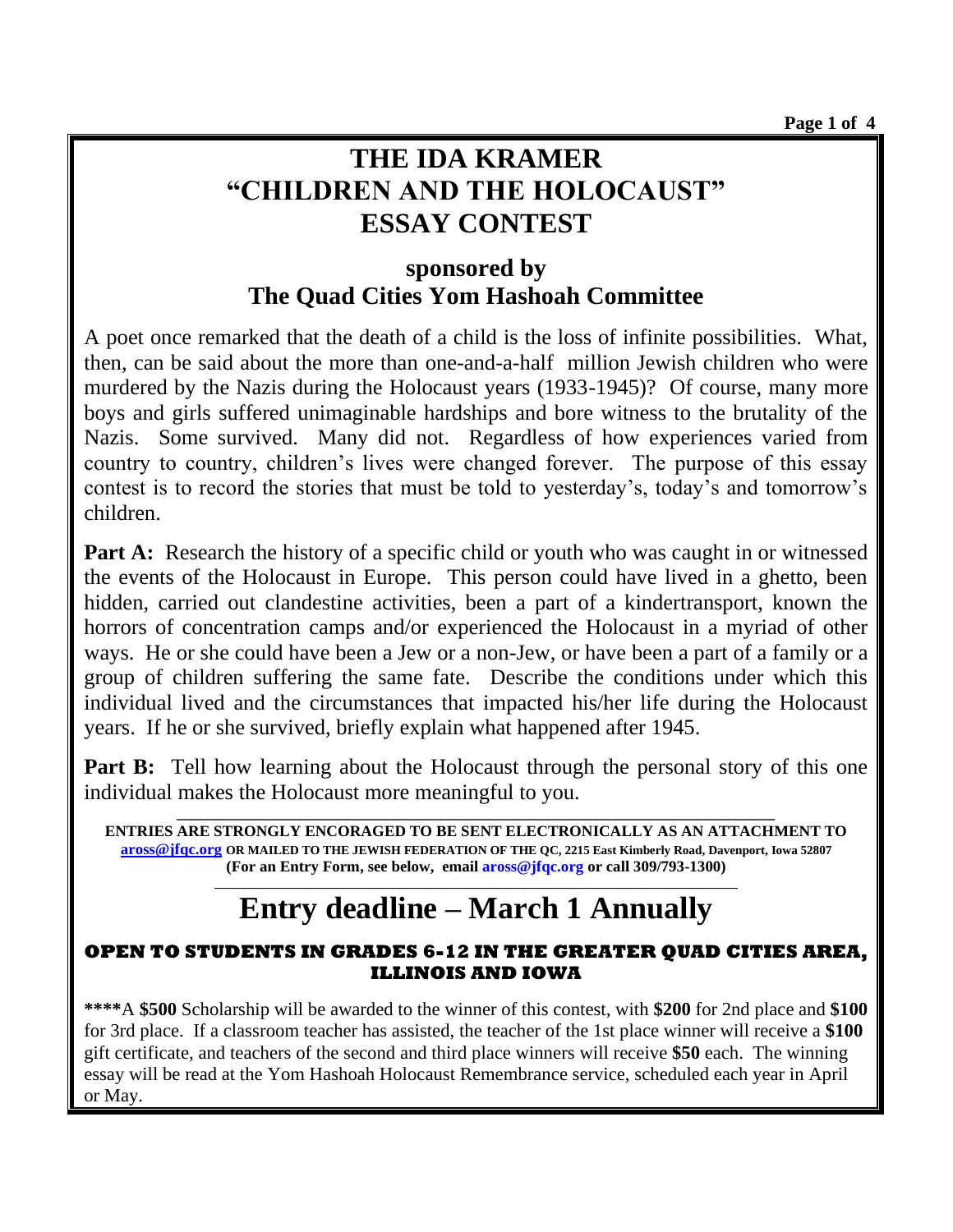## **THE IDA KRAMER "CHILDREN AND THE HOLOCAUST" ESSAY CONTEST Criteria, Content and Mechanical Specifications**

#### 1. **The essay and completed Entry Form, signed by the student and parent, must be submitted no later than March 1 of each year.** *An electronic copy is much preferred***, but a paper copy may be submitted. No late entries will be judged.**

2. Each contestant is limited to one entry per year. Participants from previous years may enter again if they have not previously won first prize.

3. Essays will be evaluated on development of content and theme, original expression, historical accuracy, grammar and mechanics. They must meet the following criteria:

- Adherence to theme details about an actual child or youth, boy or girl, who experienced the Holocaust;
- Evidence of historical research comprehensive and accurate; not written in the first-person or as fiction; substantial supporting detail with a minimum of direct quotes;
- Synthesis of information gathered from a variety of electronic and non- electronic sources, all properly cited; all citation styles are accepted, but citations must be consistent; internal citations, footnotes, or endnotes are acceptable;
- Essays must be free of plagiarism those passages copied directly from other sources, without proper citations, or containing vast amounts of quoted or minimally paraphrased material are subject to disqualification.
- Personal insight describing own feelings and using a creative writing style;
- Typed double-spaced on 8 1/2" x 11" plain white paper, with one-inch margins and size 12 font; use only one side of the paper;
- Maximum of 1200 words; all words in the body of the essay are counted in the total; internal citations do not count;
- $Error-free no more than two errors in grammar, spelling or other mechanics;$
- **If a paper copy is submitted staple it in the upper left corner; the student's name and address** should appear ONLY on a cover sheet and not on other pages of the essay to ensure blind judging; do not use a cover or binder;
- Completed entry form original signatures where indicated.

4. Each student will receive confirmation by email that an essay has been received or he/she can include a self-addressed, stamped envelope for a confirmation by mail. All entries become property of the Quad Cities Yom Hashoah Committee and will not be returned. Students give the Quad Cities Yom Hashoah Committee permission to reprint entries. Decisions of the judges are final.

#### **5. Entries for this contest, including the Entry Form, should be sent in an email attachment to [aross@jfqc.org](mailto:aross@jfqc.org) or should be mailed to: The Jewish Federation of the Quad Cities, 2215 East Kimberly Road, Davenport, Iowa 52807**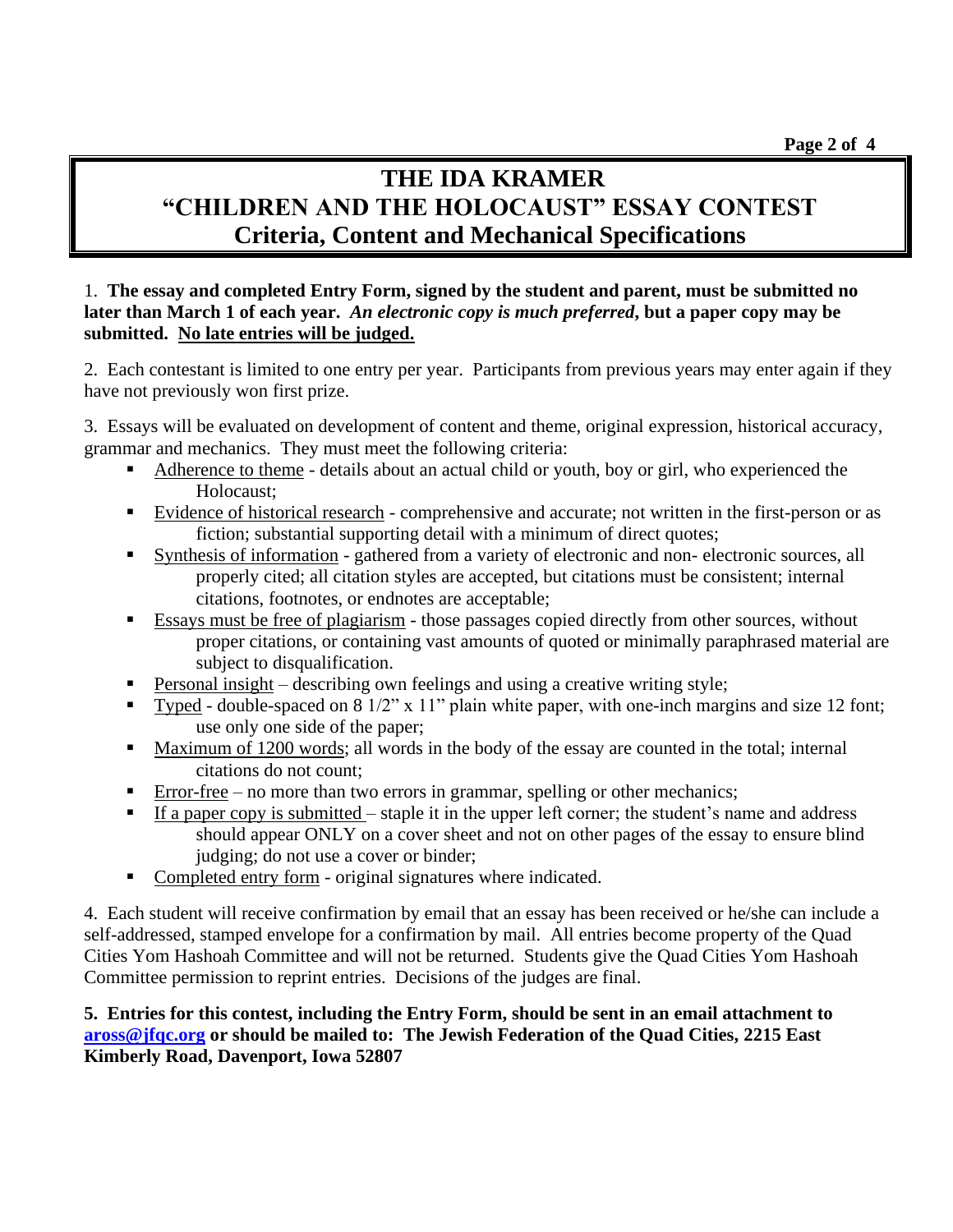**Page 3 orf 4**

### **THE IDA KRAMER "CHILDREN AND THE HOLOCAUST" ESSAY CONTEST Entry Form**

| To be completed by the Student:                                                                                                                                                                                                |                                                                                                       |
|--------------------------------------------------------------------------------------------------------------------------------------------------------------------------------------------------------------------------------|-------------------------------------------------------------------------------------------------------|
|                                                                                                                                                                                                                                |                                                                                                       |
| Address and the contract of the contract of the contract of the contract of the contract of the contract of the contract of the contract of the contract of the contract of the contract of the contract of the contract of th |                                                                                                       |
|                                                                                                                                                                                                                                |                                                                                                       |
|                                                                                                                                                                                                                                |                                                                                                       |
|                                                                                                                                                                                                                                |                                                                                                       |
|                                                                                                                                                                                                                                |                                                                                                       |
|                                                                                                                                                                                                                                |                                                                                                       |
|                                                                                                                                                                                                                                | I confirm that this essay is expressed in my own words and is the result of my individual research. I |
|                                                                                                                                                                                                                                | understand that in order to be considered for judging, my essay must meet all contest criteria.       |
|                                                                                                                                                                                                                                |                                                                                                       |
| Student Signature: Executive Student Signature:                                                                                                                                                                                |                                                                                                       |

#### **Must be signed by Parent or Guardian:**

I confirm that the student named above has met the criteria for the "Children and the Holocaust" Essay Contest. I understand that if this essay is selected as the winner, she/he will be notified in writing and will be honored at the Yom Hashoah Holocaust Remembrance service. I understand that the Quad Cities Yom Hashoah Committee will retain ownership of the entry and I grant permission to reprint it. I also undertand that a cash prize will be awarded to further this student's education.

| Parent or Guardian's Name (please print) |       |  |  |  |
|------------------------------------------|-------|--|--|--|
| Parent or Guardian's Signature           |       |  |  |  |
|                                          | email |  |  |  |
| Address                                  |       |  |  |  |
| City/State/Zip                           |       |  |  |  |
|                                          |       |  |  |  |

#### **OPTIONAL:**

#### **To be filled out by a Sponsoring Teacher:**

If a teacher supported the student in completing this essay, such as having the student write it as part of a class assignment or project, please fill out the information below:

| Teacher's Name (please print) |       |
|-------------------------------|-------|
| Teacher's Signature           | Phone |

| Grade Level        | Subject (s) |
|--------------------|-------------|
| <b>School Name</b> |             |